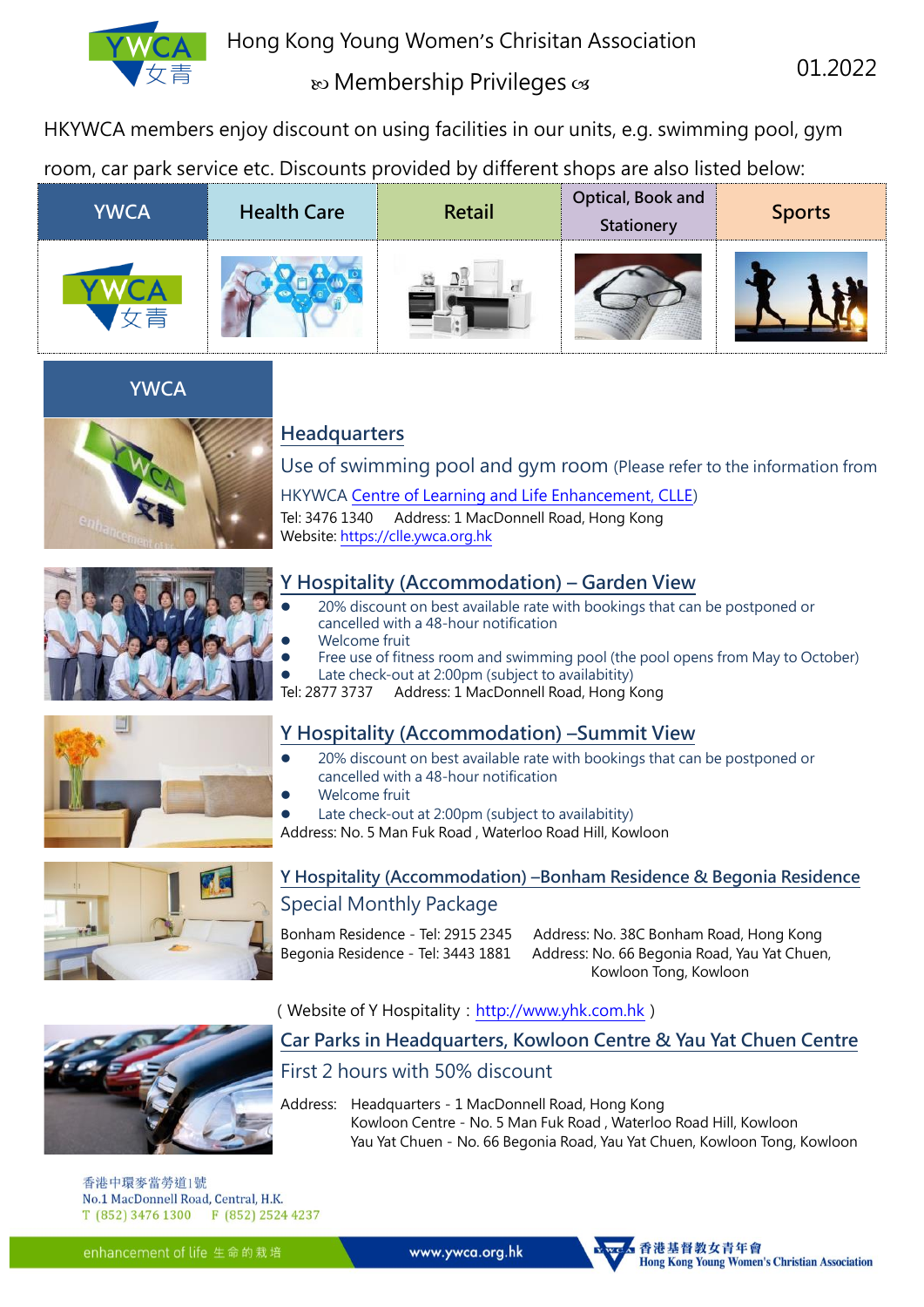

Hong Kong Young Women's Chrisitan Association text Membership Privileges cs

01.2022



**YWCA**

#### **Y Health & Wellness**

Physical therapy(PT) assessment: \$680 (Original: \$750) PT (1 part/2 parts): \$680/ \$830 (Original: \$750-920\*/per section) \*subject to type(s)of therapy, body part(s), quantity and circumstances Tel: 2700 1730 Address: 2/F, 5 Man Fuk Road , Waterloo Road Hill, Kowloon Websit[: http://yhw.ywca.org.hk](http://yhw.ywca.org.hk/)

# **Y Senior Care**

Members enjoy 5% discount in Home Rehabilitation and Care Services Tel: 2700 1750 Website[: http://ysc.ywca.org.hk](http://ysc.ywca.org.hk/) Members and their family can enjoy the discount above. Not applicable to any package and monthly plan.

# **Medical Service** (Please make appointment and show YWCA membership card before treatment)

#### **Lam Kam Sang Medical Research Institute Ltd.**



At Lam Kam Sang Medical Research Institute (Tsim Sha Tsui) or Lam Kam Sang Specialty Store (North Point), members enjoy

1. consultation fee waived for outpatient service

#### 2. 10% off on regular-priced items

Lam Kam Sang Medical Research Institute:

Tel: 2736 0688 Address: Rm. 1716, 17/F, Miramar Tower, 132 Nathan Road, Tsimshatsui Lam Kam Sang Specialty Store:

Tel: 2711 0088 Address: G/F No.381 King's Road, Hong Kong



#### **Reborn Chinese Hong Kong Clinic**



At Reborn Chinese Hong Kong Clinic (Causeway Bay, Prince Edward and Sheung Wan), members enjoy

1. consultation fee waived for first outpatient service

2. Any purchase of acupuncture and moxibustion package tickets can enjoy additional discounts

- \* Buy 10 packages, get one extra
- \* Buy 20 packages, get 2 more times

#### Prince Edward Clinic

Tel: 2305 0056 Address: 9C Prince Mansion, 141 Prince Edward Road West, Mongkok (Prince Edward MTR Exit C1)

香港中環麥當勞道1號 No.1 MacDonnell Road, Central, H.K. T (852) 3476 1300 F (852) 2524 4237

enhancement of life 生命的栽培

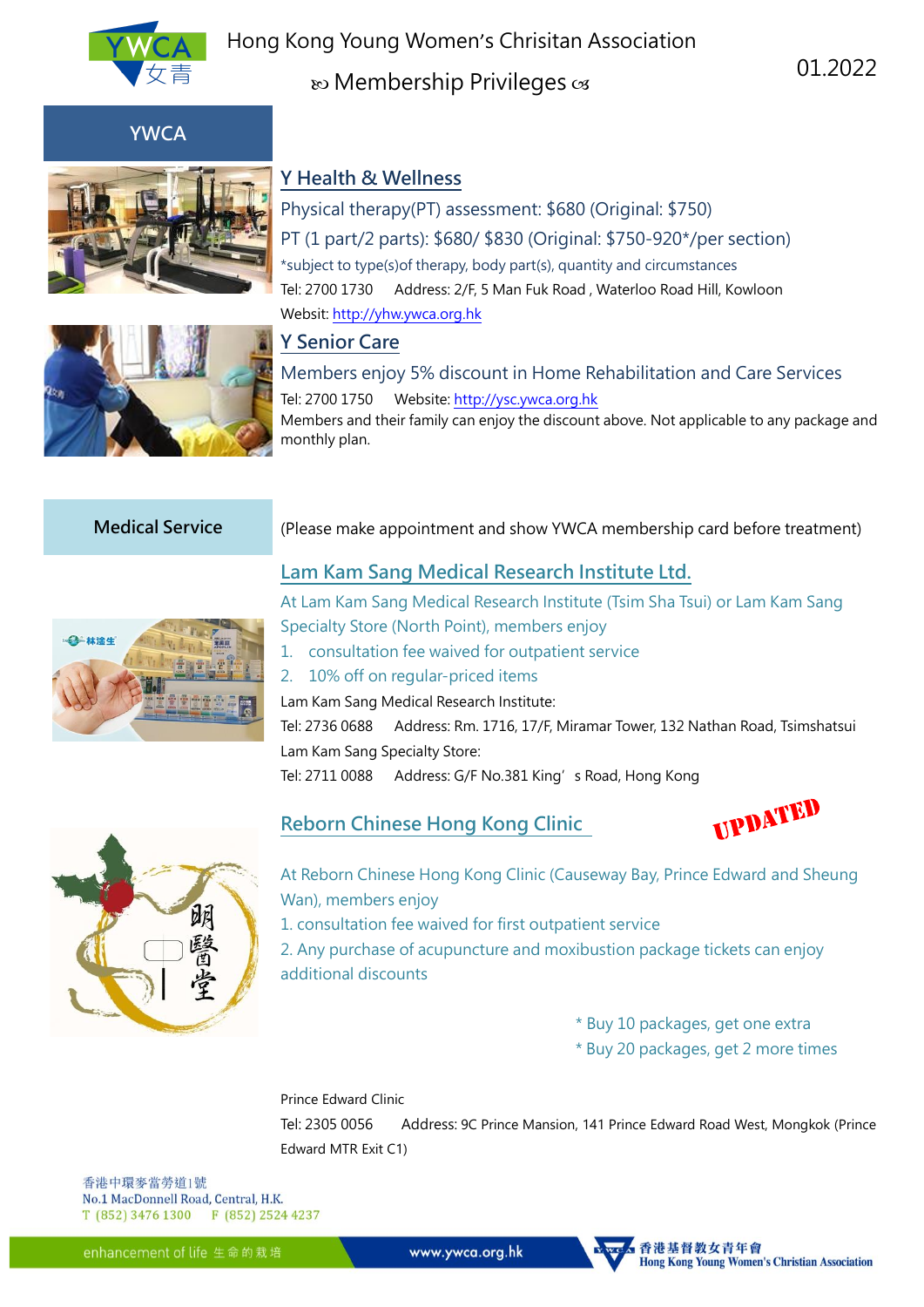

# Hong Kong Young Women's Chrisitan Association

# **ED** Membership Privileges  $\infty$

Sheung Wan Clinic

Tel: 2545 5321 Address: 6/F Shum Building, 268 Des Voeux Road Central, Sheung Wan (Sheung Wan MTR Station Exit A)

Causeway Bay Clinic

Tel: 2683 0899 Address: 23/F Island Centre, 1 Great George Street, Causeway Bay

# **Dental Clinic**

(Please make appointment and show YWCA membership card before treatment)



# **Well Conserve Dental Clinic**



01.2022

- 1. \$650 for teeth cleaning, oral examination and dental x-ray (1-piece)
- 2. 15% off for other dental treatments
- 3. Free orthodontic consultation, including dental x-ray, oral scanning and dentist's advice
- 4. \$500 off for implant and orthodontic treatment \*Please inform the clinic staffs you are a YWCA member when making an appointment and present your membership card on appointment date.
- Tel: 2523 0508 Address: Shop D, 2 Tak Wah Street, Tsuen Wan Tel: 2523 0518 Address: Room 1107, 11/F, Kolour Tsuen Wan l



# **Dental Clinic** (Please make appointment and show YWCA membership card before treatment)

# **Christian Caleb Dental Centre**

Enjoy discount on teeth polishing, oral examination and other treatments

Tel: 2325 7675 / 2465 2459 Website: [http://calebdental.com](http://calebdental.com/) Address: 11/F Bangkok Bank Bldg, 490-492 Nathan Road, Yau Ma Tei, Kln

## **Retail**



# **Hong Kong Electrical Appliances Co**

## Discount on electrical appliances

Tel: 2388 9190

Address: Rm 609 Witty Commercial Building, 1A-1L Tung Choi Street, Mongkok



## **"Cheers Point Net" Online Shop**

To enjoy discount in the online shop, please enter your membership card number and select "The Hong Kong Young Women's Christian Association" under"Your Organization or Association" upon member registration.

Tel: 8101 8800 Website: [http://www.cheerspointnet.com.hk](http://www.cheerspointnet.com.hk/)

香港中環麥當勞道1號 No.1 MacDonnell Road, Central, H.K. T (852) 3476 1300 F (852) 2524 4237

enhancement of life 生命的栽培

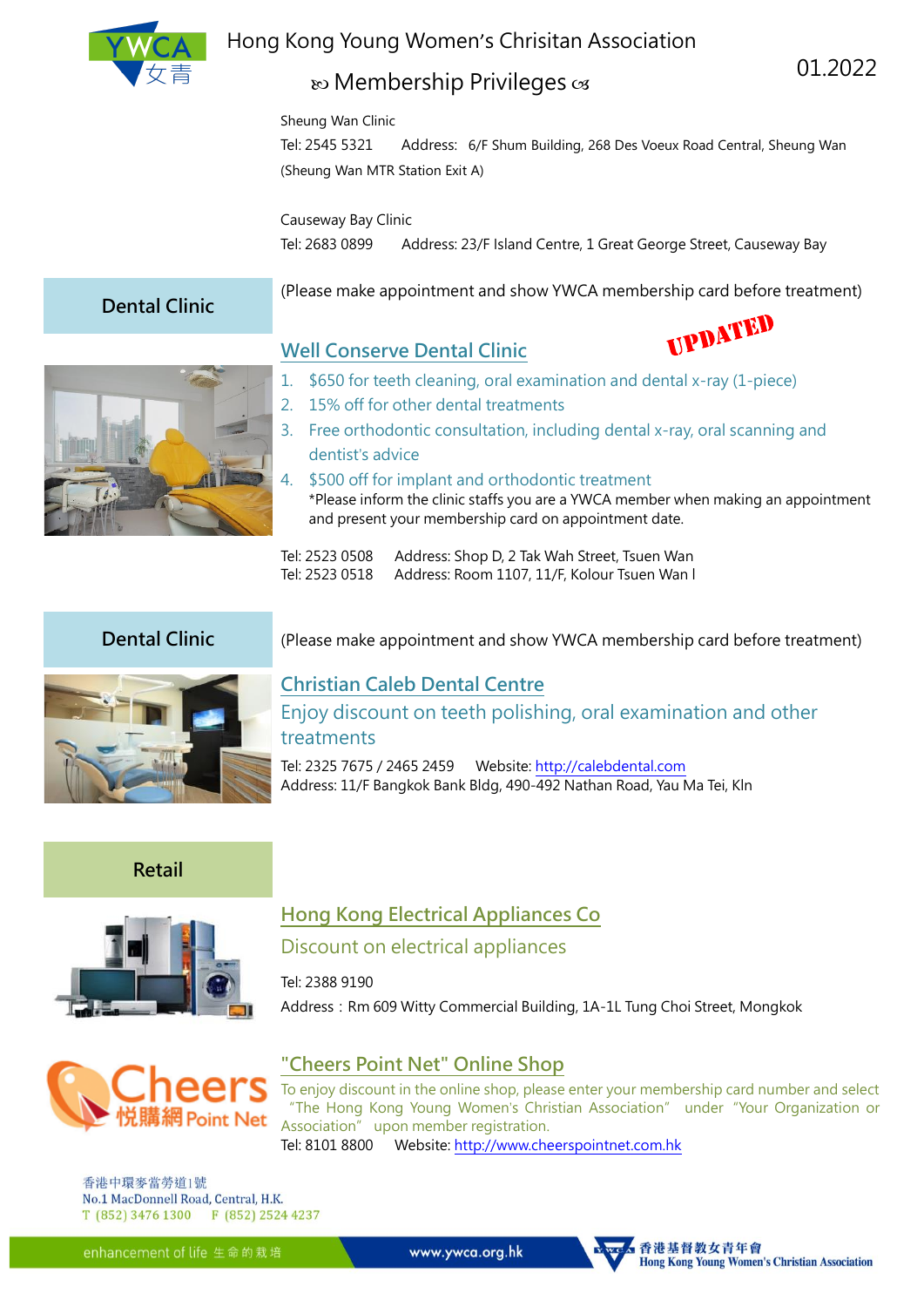

# Hong Kong Young Women's Chrisitan Association

# ® Membership Privileges <a

01.2022



### **Two Girls**

Per each purchase of HK\$200 or above, 30% off discount on regular-priced items. Per each purchase under HK\$200, 15% off discount on regular-priced items. Tel: 2504 1811 Address: Shop No.283, Causeway Place, 2-10 Great George Street, Causeway Bay

**Optical**



# **L & T Optometrist**

30% off for dispensing Tel: 2417 3600/ 2332 5088 Address: Rm. 718, 7/F Nan Fung Centre, Tsuen Wan, N.T. , H.K./ Rm 2203, Parkin Commercial Centre, 56 Dundas Street, Yaumatei Kln., H.K.

**Bookstore**



# **The Artland Company Limited**

Enjoy 10% off for cash payment

Tel: 2511 4845 Address: 3/F Lockhart Centre, 301-307 Lockhart Road, Wanchai, Hong Kong



# **King Horn Press Limited**

20% off for purchasing Chinese or English books

Tel: 2606 1919 Website[: http://www.kinghornpress.com/](http://www.kinghornpress.com/) Address: Unit 14, 12/Fl., Fotan Ind.. Centre, 26 Au Pui Wan St., Shatin, HK

香港中環麥當勞道1號 No.1 MacDonnell Road, Central, H.K. T (852) 3476 1300 F (852) 2524 4237